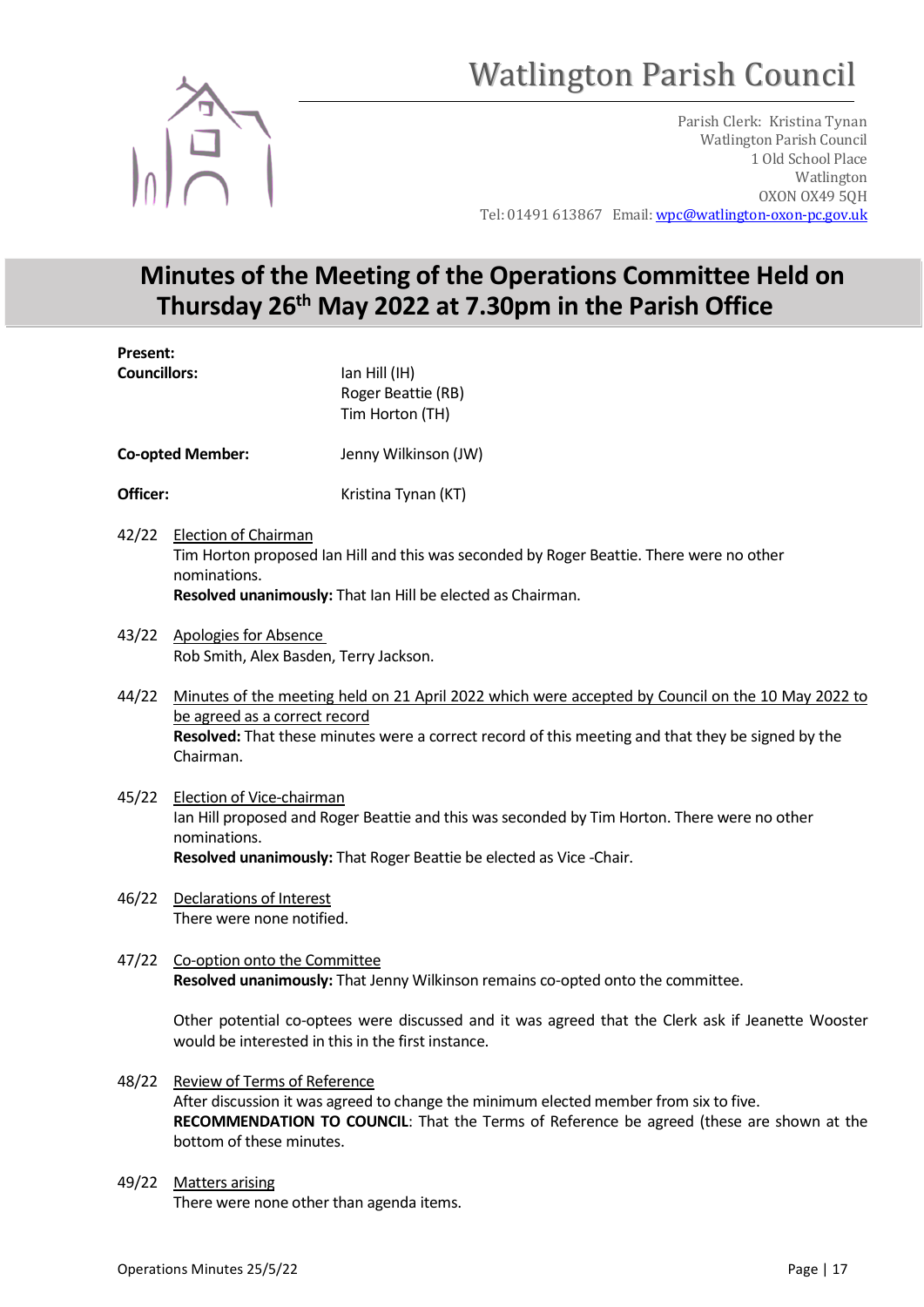# 50/22 Main agenda items

- a. Task 30 Mansle garden improvements. Need to open a new entrance on the Mason's Wood side so get tenders. Chase up residents on planting for end wall. IH/KT to get a quote from Adam Clissold to open up a new entrance
- b. **Task 67** Allotment hedge Agreed to repair / replace the part of the fence towards the Love Lane end that has been damaged by people climbing over it. Agree what we want and prepare ITT.

It was thought that at 1.8m close board fence would be appropriate. However, concern was raised about the children potentially using the neighbour's fence to get access to the allotments. It was agreed to visit the site with Adam Clissold in the first instance. IH/RB

c. Task 71 Gates to public conveniences. We will need to get SODC approval. We have had two quotes, one of which was verbal. KT to seek permission from SODC to do this.

It was also agreed to ask that the PCSO's check on these when in Watlington

- d. Task 73 Zebra Crossing across Brook Street. Mixed response by FC. It was agreed to prepare a proposal for the crossing and send to OCC Highways. IH
- e. NEW TASK 74 Water Fountain for the Rec Do we install one?– Photos of suitable sites attached. It was noted that we need to check with Keith Woolfson his opinion of the suitable sites. RECOMMENDATION TO COUNCIL: That we install a water fountain at the Pavilion at a suitable location at a cost of up to £1000.
- f. NEW TASK 75 Allotment Footpath Bottom of Love Lane to the Allotments Deferred from last meeting so members could visit site prior to discussing this. It was agreed that we speak to the Allotment Committee regarding this.
- g. NEW TASK 76 Half Pipe Work needed wood panels to be put up It was agreed that KT speak to the skateboarders in the first instance to see how much this facility is used. KT/RB
- h. NEW TASK 77 Porta Loo for Rec for the Summer do we wish to put one in. Cost £32 per week (Weekly Service) Delivery and Collection would be £40. Resolved: That we put in a porta loo for July, August and September. Dates TBC. Location to be where the Christmas Trees are usually put.

# 51/22 Progress report on agenda items

a. **Task 17** New play equipment has been installed before summer. Confirm that it is as requested.

The job needs to be checked that it matches the original specification.

TH suggested that we have an informal opening of this equipment after repairs to older equipment has been completed. He suggested that we invite David Turner, Leader of SODC to open it. This should be an after-school event.

TH also noted that there are some shallow holes near the new equipment and KT to arrange for these to be filled in.

- b. Task 26 Improvements to dangerous crossing at Pyrton Lane/Cuxham Lane has NOT been included in the Pyrton Lane works currently being commissioned. IH has contacted Bloor but as yet no response from them other than that the work will not be commissioned until more of the houses have been completed.
- c. Task 29 Grass cutting contract. New contracts have started. Retender of gardening contract is underway.
- d. Task 66 New survey of hedges obstructing pedestrian pavements will be carried out after spring growth spurt.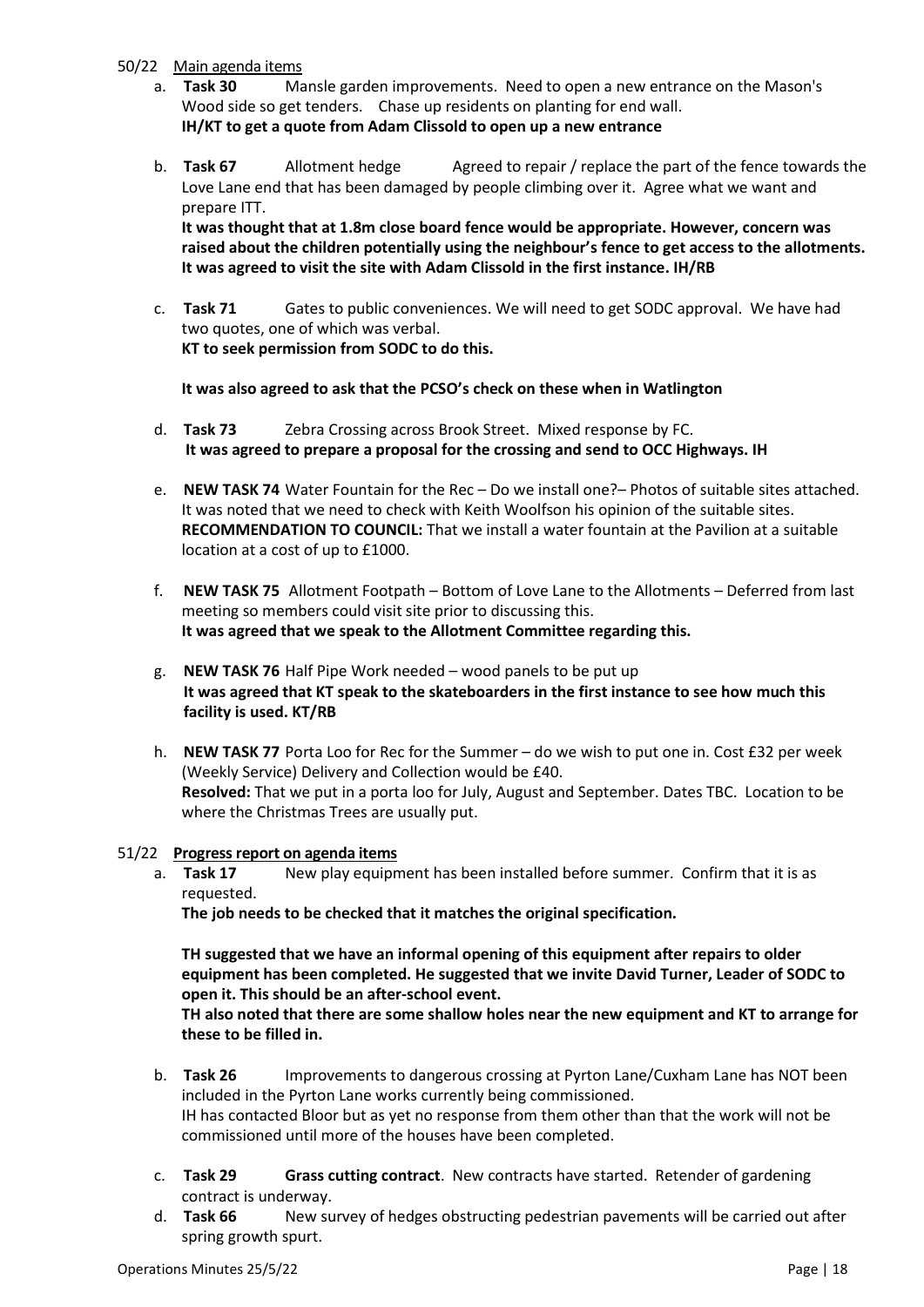- e. Task 70 Cuxham Road roundabout needs attention. County has been chased on improvements. KT to chase this up
- f. Task 25 Additional finger on the Town Hall fingerpost. Agreed to buy the new sign at a cost of less than £300. TH will check the wording and quote and then will request KT to order.
- g. Task 51 New signs for recreation ground. Signs ordered There has been a problem sourcing the original artwork Justin Woods has been asked if he could replicate it so we can get them made.
- h. Task 72 Watlington Drainage and Brook Make sure WEG watercourses project is happy with the OCC proposal. Request previous filming of drain by OCC. KT to contact them.
- i. Task 68 Repairs to play equipment had been held up due to some parts ordered not being the correct items. They have now been ordered and work will commence once they have been received.

### 52/22 Progress reports as needed

 All other tasks are listed in the task sheet distributed with this agenda. The lead for each task should report any developments on that task where they consider it necessary. If there are decisions that need to be made, especially with regard to funding, please let the Clerk and the Chairman know in advance.

Task 42 - Volunteer Tree Work – IH to speak to WEG and the Green Trail group. The tree plan and map completed by Martin Gammie will need to be looked at.

The area by the telephone box in the Car Park  $-$  this will be cleared up by Bob as well as the area by the flower tub.

Metal Bollard on Corner of Brook St/Couching St – KT will ask Bob to paint this.

Noticeboards in the Town – These need to be cleaned out and new information be put up. The Car Park noticeboard needs attention and KT will look at it with Bob to see what is needed.

#### 53/22 Subcommittees

1. Allotments – The Allotment Calendar of Events and actions needed was noted,

2. PSFC – Minutes attached from the meeting held on  $25<sup>th</sup>$  April It was noted that they did not discuss the tree root issue by the container in the car park.

### 54/22 Correspondence

 212 – Mr Marsh – Asking for warning of red kites signs at the Chalk Pit. It was agreed that we speak to WEG regarding this.

205 - SODC – asking for routes for a bug trail and comments need to be back by  $29<sup>th</sup>$  May. The Green

Team would like to be involved in this but ask that that WPC put together the map and put up posters. This was agreed.

206 – K Woolfon – Dog issues – IH has responded to this.

### 55/22 Any Other Business

Walkaround – Date for this to be arranged. IH will send out some suitable dates. We also need to look at areas that SODC can tidy up for their Deep Cleanse.

### THERE BEING NO OTHER BUSINESS THE MEETING CLOSED AT 8.40PM

### Proposed Operations Committee Terms of Reference 2022

Operations Minutes 25/5/22 Page | 19